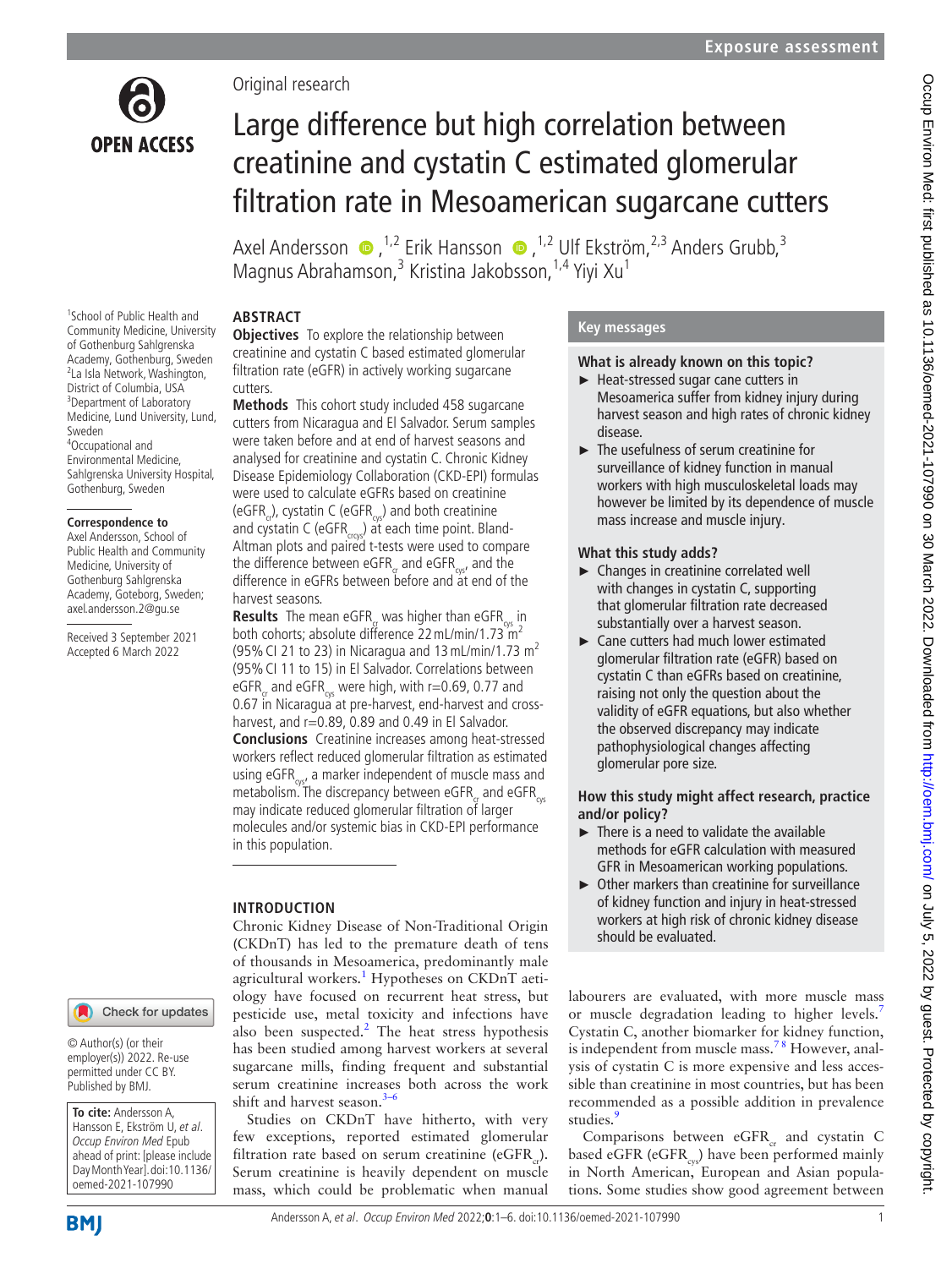<span id="page-1-0"></span>

| Table 1 | Basic characteristics of study participants (male sugarcane |
|---------|-------------------------------------------------------------|
|         | cutters) from Nicaragua and El Salvador                     |

|                                                                  |                          | Nicaragua           | <b>El Salvador</b>  |
|------------------------------------------------------------------|--------------------------|---------------------|---------------------|
| Burned cane cutters, n (%)                                       |                          | 200 (56)            | 98 (100)            |
| Seed cutters, n (%)                                              |                          | 160 (44)            | 0(0)                |
| Age, median (IQR)                                                |                          | $28(23 - 33)$       | $32(25 - 39)$       |
| Weight in kg, median (IQR)                                       |                          | 64 (59-71)          | $65(57-75)$         |
| Height in cm, median (IQR)                                       |                          | 166 (161-171)       | 165 (162-170)       |
| Serum creatinine mg/<br>dL, median (IQR)                         | <b>Before</b><br>harvest | $1.00(0.88 - 1.12)$ | $0.84(0.78 - 0.96)$ |
|                                                                  | End of<br>harvest        | $1.00(0.89 - 1.17)$ | $0.88(0.81 - 0.98)$ |
| Serum cystatin C<br>mg/L, median (IQR)                           | <b>Before</b><br>harvest | $1.10(1.00 - 1.25)$ | $0.92(0.82 - 1.10)$ |
|                                                                  | End of<br>harvest        | $1.12(1.00 - 1.25)$ | $0.92(0.82 - 1.21)$ |
| eGFR <sub>cr</sub> <60 mL/<br>$min/1.73$ m <sup>2</sup> , n (%)  | <b>Before</b><br>harvest | 3(1)                | 9(9)                |
|                                                                  | End of<br>harvest        | 10(3)               | 9(13)               |
| eGFR <sub>os</sub> <60 mL/<br>min/1.73 m <sup>2</sup> , n (%)    | <b>Before</b><br>harvest | 55 (15)             | 14(14)              |
|                                                                  | End of<br>harvest        | 60(20)              | 13 (19)             |
| eGFR <sub>croys</sub> <60 mL/<br>min/1.73 m <sup>2</sup> , n (%) | <b>Before</b><br>harvest | 15(4)               | 10(10)              |
|                                                                  | End of<br>harvest        | 31 (10)             | 10(15)              |

eGFR<sub>cr</sub>, estimated glomerular filtration rate based on creatinine; eGFR $_{\rm{crys}}$ , estimated glomerular filtration rate based on both creatinine and cystatin C; eGFR $_{\text{corr}}$ estimated glomerular filtration rate based on cystatin C.

measured GFR and Chronic Kidney Disease Epidemiology<br>Collaboration (CKD EPI) calculated eCEP and eCEP <sup>[10–12](#page-5-5)</sup> Collaboration (CKD-EPI) calculated eGFR<sub>cr</sub> and eGFR<sub>css</sub>, while other studies showed systematically higher  $eGFR$ <sub>cr</sub> than eGFR $_{\rm cyc}$ .<sup>[13–15](#page-5-6)</sup> We are only aware of one study reporting lower eGFR $_{\text{cr}}^{\text{C}}$  than eGFR<sub>cys</sub>, but the difference was small.<sup>[16](#page-5-7)</sup> This variation between studies may be a consequence of variations in the

rate of production and excretion of creatinine and cystatin  $C<sub>1</sub><sup>17</sup>$  $C<sub>1</sub><sup>17</sup>$  $C<sub>1</sub><sup>17</sup>$ but also laboratory analytical variation.

There are very limited studies in Mesoamerica that have reported cystatin C<sup>18</sup> or eGFR<sub>cys</sub>,<sup>19</sup> which could be of interest to understand the mechanism of deteriorating kidney function and CKDnT in this population.

Recent studies suggested that a relatively lower  $eGFR_{\text{cyc}}$ than eGFR<sub>c</sub> strongly predict mortality in several groups such as cardiovascular patients, healthy seniors and other adult patients.<sup>20</sup> Owing to the difference in size between creatinine (molar mass 113 Da) and cystatin C (13.3 kDa), a lower eGFR $_{\text{cyc}}$ than  $eGFR_{cr}$  may reflect a selectively decreased elimination of relatively large molecules. This phenomenon has been described in the literature as 'Shrunken Pore Syndrome' (SPS). $^{21}$   $^{22}$  The mechanism for increased disease risk has been suggested to be due to reduced elimination of pro-atherogenic and inflammatory proteins.[23](#page-5-13)

The aims of this study were first to compare the levels of  $eGFR_{cr}$  and  $eGFR_{\text{cav}}$ , second to evaluate how cross-harvest changes in eGFR<sub>cys</sub> correspond to the change in the more widely used eGFR $_{cs}$ , in Mesoamerican sugarcane cutters at risk of CKDnT.

# **METHODS AND MATERIALS Study population**

This study included two different cohorts from two sugarcane mills, Ingenio San Antonio in Chinandega, Nicaragua, situated on the lowland Pacific coast, and Ingenio El Ángel in Apopa, El Salvador, with operations both in the coastal lowlands and in the inland, 450m above sea level. Both mills have participated in interventions aiming at reducing heat stress by improved access to water, rest and shade (WRS-intervention). Evaluations of the cohorts and the interventions have been reported in detail elsewhere.[6 24 25](#page-5-14) Although both cohorts include Mesoamerican sugarcane workers, there are differences in climate and working conditions, implementation of the WRS-intervention, general living conditions and home conditions between the two cohorts. We predetermine the larger Nicaraguan cohort as the main



<span id="page-1-1"></span>Figure 1 Boxplot showing estimated glomerular filtration rate based on creatinine (eGFR<sub>cr</sub>), cystatin C (eGFR<sub>crx</sub>), both creatinine and cystatin C (eGFR<sub>crcs</sub>), and the mean of eGFR<sub>c</sub> and eGFR<sub>cc</sub>. Measurements before and at end of harvest were combined in sugarcane workers from Nicaragua (n=360) and El Salvador (n=98), respectively. Circles depict outliers and crosses extreme outliers. The difference between all mean values were statistically significant (p<0.001; paired t-test).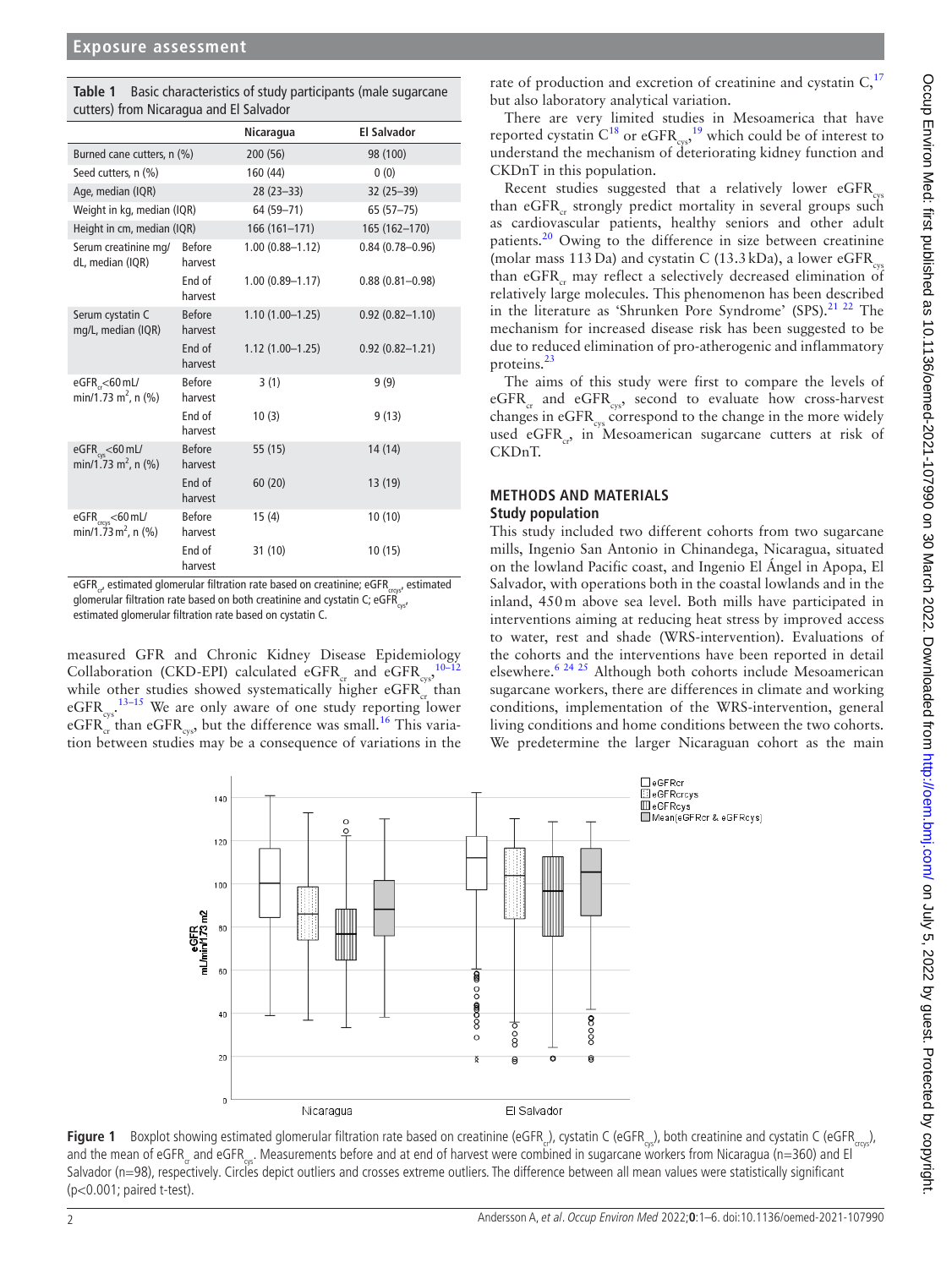

<span id="page-2-0"></span>Figure 2 Bland-Altman plots showing estimated glomerular filtration rate based on creatinine (eGFR) and estimated glomerular filtration rate based on cystatin C (eGFR<sub>ce</sub>). The mean between eGFR<sub>ce</sub> and eGFR<sub>ce</sub> is on the x-axis, and either absolute difference or ratio between eGFR<sub>c</sub> and eGFR<sub>ce</sub> on the y-axis. The eGFR values were calculated using the CKD-EPI formulas for creatinine and cystatin C. All values are expressed in mL/min/1.73 m<sup>2</sup>. (Å) Absolute difference and (B) ratio for Nicaraguan sugarcane workers (n=360), sampled before and at the end of harvest. (C) Absolute difference and (D) ratio for Salvadoran sugarcane workers (n=98), sampled before and at the end of harvest. CKD-EPI, Chronic Kidney Disease Epidemiology Collaboration.

cohort and the smaller El Salvadoran cohort as the validation cohort. All analyses were performed separately.

The present study included 360 male burned cane cutters and seed cutters from Nicaragua, investigated  $2018-2019$ ,  $^{25}$  and 98 male burned cane cutters from El Salvador, investigated 2015– 201[6](#page-5-14).<sup>6</sup> The Nicaraguan workers had passed a pre-employment screening formally requiring them to have a serum creatinine value ≤1.3mg/dL and absence of dysregulated diabetes,

hypertension or hyperuricaemia. No pre-employment screening existed at the mill in El Salvador.

Fifty-nine workers dropped out during harvest in Nicaragua, and 31 dropped out in El Salvador, many of them due to decreasing kidney function. Drop out in El Salvador was also related to security problems during the study period.

<span id="page-2-1"></span>

| Table 2 Changes in estimated glomerular filtration rate based on creatinine, cystatin C and both creatinine and cystatin C over a harvest season in |
|-----------------------------------------------------------------------------------------------------------------------------------------------------|
| male sugarcane cutters from Nicaragua ( $n=360$ ) and El Salvador ( $n=98$ )                                                                        |

| $\cdots$ and comparative contracts in our integral for several contracts for self- |                       |                       |                       |                                 |  |  |  |  |
|------------------------------------------------------------------------------------|-----------------------|-----------------------|-----------------------|---------------------------------|--|--|--|--|
|                                                                                    | $e$ GFR $_{cr}$       | $eGFR_{\text{crys}}$  | $e$ GFR $_{\rm cys}$  | $\mathsf{eGFR}_{\mathsf{mean}}$ |  |  |  |  |
| Nicaragua                                                                          |                       |                       |                       |                                 |  |  |  |  |
| eGFR before harvest (95% CI)                                                       | 101 (99 to 103)       | 88 (85 to 89)         | 78 (76 to 80)         | 90 (88 to 92)                   |  |  |  |  |
| eGFR at end of harvest (95% CI)                                                    | 98 (95 to 100)        | 85 (83 to 87)         | 76 (74 to 78)         | 87 (85 to 89)                   |  |  |  |  |
| Difference eGFR (95% CI)                                                           | $-3$ ( $-5$ to $-2$ ) | $-3$ ( $-4$ to $-1$ ) | $-2$ ( $-3$ to $-1$ ) | $-3$ ( $-4$ to $-1$ )           |  |  |  |  |
| % change (95% CI)                                                                  | $-3$ ( $-5$ to $-2$ ) | $-3$ ( $-5$ to $-2$ ) | $-3$ ( $-4$ to $-1$ ) | $-3$ ( $-4$ to $-2$ )           |  |  |  |  |
| P value**                                                                          | < 0.001               | < 0.001               | 0.003                 | < 0.001                         |  |  |  |  |
| <b>El Salvador</b>                                                                 |                       |                       |                       |                                 |  |  |  |  |
| eGFR before harvest (95% CI)                                                       | 105 (99 to 111)       | 98 (92 to 105)        | 93 (86 to 100)        | 99 (93 to 105)                  |  |  |  |  |
| eGFR at end of harvest (95% CI)                                                    | 101 (94 to 108)       | 95 (88 to 101)        | 90 (82 to 97)         | 95 (88 to 102)                  |  |  |  |  |
| Difference eGFR (95% CI)                                                           | $-4$ (-6 to -2)       | $-4$ (-6 to -2)       | $-3$ (-6 to -1)       | $-4$ (-6 to -2)                 |  |  |  |  |
| % change (95% CI)                                                                  | $-4$ (-6 to -2)       | $-4$ (-6 to -2)       | $-4$ ( $-7$ to $-1$ ) | $-4$ (-6 to -2)                 |  |  |  |  |
| P value**                                                                          | < 0.001               | 0.001                 | 0.019                 | < 0.001                         |  |  |  |  |
|                                                                                    |                       |                       |                       |                                 |  |  |  |  |

\*Significance evaluated with paired t-test.

eGFR, estimated glomerular filtration rate; eGFR<sub>cr</sub>, estimated glomerular filtration rate based on creatinine; eGFR<sub>cros</sub>, estimated glomerular filtration rate based on both creatinine and cystatin C; eGFR<sub>ox</sub>, estimated glomerular filtration rate based on cystatin C; eGFR<sub>mean</sub>, mean between creatinine and cystatin C based estimated glomerular filtration rate.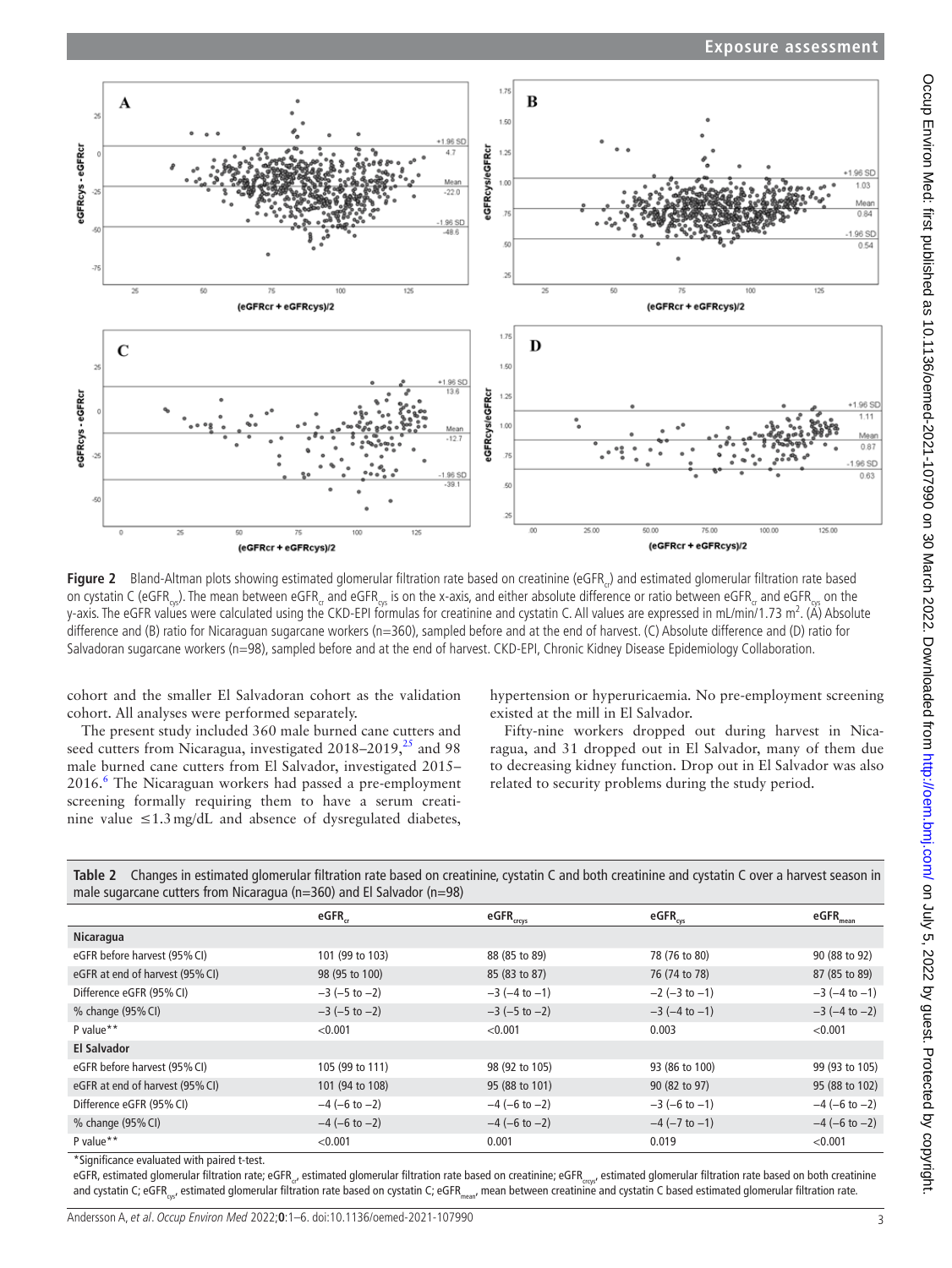

**Figure 3** Correlation between cross-harvest change in eGFR<sub>cr</sub> and eGFR<sub>cs</sub> in male sugarcane workers from Nicaragua (left; n=360) and El Salvador (right; n=98). Grey dots indicate individuals with a creatinine increase by 0.3 mg/dL or 50% over harvest season. Two outliers with extreme increases in eGFR (>40 mL/min/1.73 m<sup>2</sup>) are not shown. eGFR<sub>oys</sub>, estimated glomerular filtration rate based on cystatin C; eGFR<sub>cr</sub>, estimated glomerular filtration rate based on creatinine.

## **Data collection and biomarker analysis**

In both cohorts, questionnaire data and morning blood samples were collected immediately before and at end of harvest (November and April, respectively). Blood samples were drawn by phlebotomists. Serum was separated, frozen at −77°C and shipped to Lund, Sweden, for analysis. Creatinine and cystatin C were analysed in serum at the Department of Clinical Chemistry of the Skåne University Hospital in Lund, Sweden, using the Cobas 701-instrument (Roche Diagnostics, Basel, Switzerland). Creatinine was measured using an IDMS-calibrated, enzymatic colorimetric method. Cystatin C was measured using a particle enhanced immunoturbidimetric assay, which was standardised against the international reference material ERM-DA471/IFCC. Samples from before and end of harvest from each cohort were analysed in the same session, in order to eliminate analysis batch effects introducing spurious cross-harvest eGFR changes. All analyses were performed in the same laboratory for both the Nicaraguan and Salvadoran samples but at different time points. The laboratory is accredited according to ISO 15189. The details of analysis were also reported previously.<sup>6 24 25</sup>

## **Statistical methods**

The CKD-EPI equations were used to calculate eGFR<sub>cr</sub>, eGFR<sub>cv</sub> and eGFR based on both creatinine and cystatin C (eGFR $_{\rm crcys}$ ) from creatinine and cystatin C in serum.<sup>26</sup> All subjects were classified as 'non-blacks'. The absolute differences of eGFR<sub>c</sub> and eGFR<sub>cys</sub> was calculated as eGFR<sub>cys</sub>−eGFR<sub>cr</sub> and the ratio was calculated as  $eGFR_{\text{cv}}/eGFR_{\text{cr}}$ . The mean  $eGFR$  (eGFR<sub>mean</sub>) was calculated as the average of eGFR<sub>qq</sub> and eGFR<sub>qqq</sub>.

Paired t-test was used to analyse the difference between  $eGFR_{cm}$  and  $eGFR_{cm}$ , and to make cross-harvest comparisons of eGFR<sub>css</sub> and eGFR<sub>cr</sub>. The correlation between eGFR<sub>cr</sub> and eGFR<sub>cys</sub> cross-harvest change was analysed using Pearson's correlation test. Two outlier workers (one in each population)

<span id="page-3-0"></span>with physiologically implausible increases in  $eGFR_{\rm crs}$  across harvest ( $>40 \text{ mL/min}/1.73 \text{ m}^2$ ) were excluded from cross-harvest correlation coefficient analyses. Bland-Altman plots were used to illustrate the difference between  $eGFR_{\text{cav}}$  and  $eGFR_{\text{cav}}$ . All the statistical analyses were performed in each cohort separately, using IBM SPSS 26.0.

# **RESULTS**

The basic characteristics of the study population are described in [table](#page-1-0) 1. In Nicaragua, 200 of the 360 sugarcane cutters worked as burned cane cutters, and the rest as seed cutters. In El Salvador, all workers were burned cane cutters. The two populations had similar disadvantaged socioeconomic characteristics, but the Salvadoran cutters were slightly older (median 32 vs 28 years).

The different eGFR equations yielded different estimates of the proportion of workers with eGFR  $\lt 60$  mL/min/1.73 m<sup>2</sup> in Nicaragua and El Salvador. 15% and 20% of Nicaraguans had eGFR<sub>cys</sub><60 mL/min/1.73 m<sup>2</sup> before and at end of harvest, respectively, while only 1% and 3% had eGFR $_{cr}$  <60 mL/  $min/1.73$   $m<sup>2</sup>$  at the same times. In the Salvadoran cutters, the proportion with  $e$ GFRs  $\lt 60$  mL/min/1.73 m<sup>2</sup> were more similar, both before (14% for eGFR<sub>cys</sub> vs 9% for eGFR<sub>cr</sub>) and at end of harvest (19% vs 13%).

In the Nicaraguan cane cutters,  $eGFR_{\text{cys}}$  was much lower than eGFR<sub>cr</sub>, with a mean difference of  $-22 \text{ mL/min}/1.73 \text{ m}^2$  (95% CI −23 to −21), and an eGFR<sub>cy</sub>/eGFR<sub>cr</sub>-ratio of 0.79 (95% CI 0.78 to 0.80) [\(figure](#page-1-1) 1). In the Salvadoran cutters, the difference was  $-13$  mL/min/1.73 m<sup>2</sup> (95% CI −15 to −11) and the ratio 0.87 (95% CI 0.86 to 0.89). Bland-Altman plots showed triangular patterns with the largest differences in eGFR<sub>co</sub>−eGFR<sub>c</sub> and  $eGFR_{\text{cv}}/eGFR_{\text{cr}}$  at  $eGFR_{\text{cv}}$  and  $eGFR_{\text{cr}}$  mean values of approximately  $90 \text{ mL/min}/1.73 \text{ m}^2$  in both study groups [\(figure](#page-2-0) 2).

Overall, all eGFR calculations (eGFR<sub>cr</sub>, eGFR<sub>cres</sub>, eGFR<sub>cre</sub> and  $eGFR_{\text{mean}}$ ) showed a similar decrease from before to end of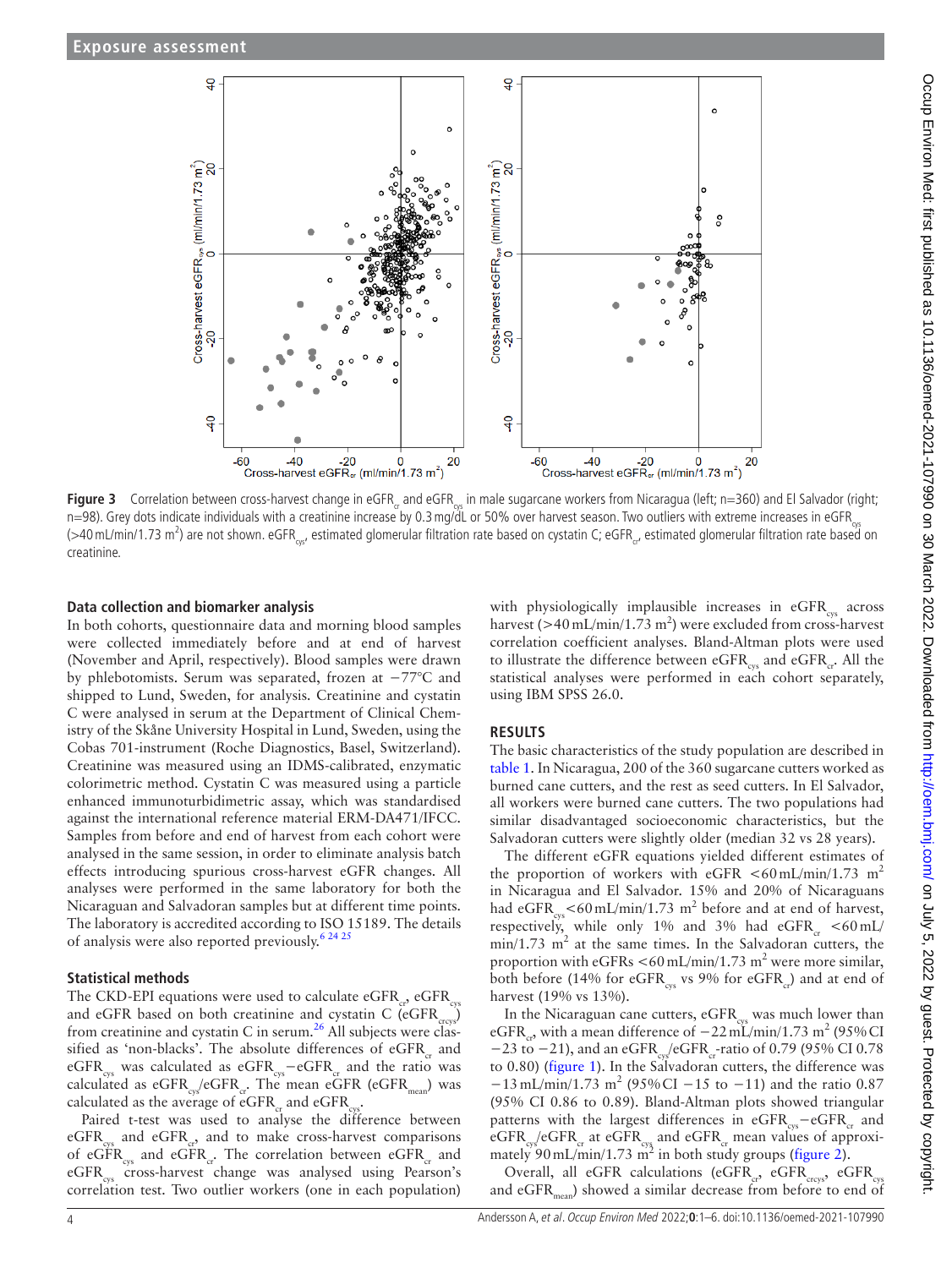harvest of about 3% [\(table](#page-2-1) 2). A similar pattern was seen in El Salvador, with a decrease of about 4%.

The correlation between the eGFR $_{\rm{cys}}$  and eGFR $_{\rm{cr}}$  among the Nicaraguan cane cutters before the harvest was 0.69 and at end of harvest 0.77. For the Salvadoran cutters, the correlation was 0.89 before and also at the end of harvest. The correlations between the cross-harvest differences for eGFR $_{\text{cm}}$  and eGFR $_{\text{cm}}$ were slightly lower, 0.67 for Nicaraguan cane cutters, and 0.49 for Salvadoran cutters [\(figure](#page-3-0) 3).

# **DISCUSSION**

We found that Mesoamerican sugarcane cutters, a population at high risk of CKDnT, had generally lower eGFR<sub>qq</sub>, than eGFR<sub>qq</sub>, but the two GFR estimations were highly correlated.

Both eGFR<sub>cy</sub> and eGFR<sub>c</sub> showed an average 3%–4% decrease over the harvest season. The correlations between cross-harvest  $eGFR<sub>cr</sub>$  and  $eGFR<sub>crs</sub>$  change were moderate to high, strongly indicating that creatinine increase among sugarcane cutters during harvest season does not merely reflect increased release of creatinine from muscles secondary to harvest work but reflects a true reduced glomerular filtration. Specifically, we found that workers with a creatinine increase of 0.3mg/dL, which previously has been considered indicative of kidney injury,<sup>3 25 27</sup> also had substantially reduced e $\mathrm{GFR}_\mathrm{cys}$  and increased risk of markers of acute tubular injury in urine.<sup>28</sup> This finding strengthens the use of serum creatinine increase as a potentially useful intermediary outcome in longitudinal studies aiming to understand CKDnT natural history and aetiology. However, further longitudinal studies are needed to establish the long-term consequences of such injury.

Our finding of lower eGFR $_{\rm{cys}}$  than eGFR $_{\rm{cr}}$  is similar to reports from a longitudinal study in a healthy general population from Nicaragua, where lower  $eGFR_{\rm{cys}}$  than  $eGFR_{\rm{cr}}$  was indicated but no actual difference was reported.<sup>[18](#page-5-9)</sup> In contrast, a biopsy study in 19 CKDnT patients with lower eGFR levels (mean  $57 \text{ mL/min}/1.73 \text{ m}^2$ ) reported very similar levels of eGFR<sub>cr</sub> and eGFR $_{\rm{cys}}$ .<sup>[19](#page-5-10)</sup>

The reasons behind the difference between eGFR<sub>qqq</sub> and eGFR<sub>qq</sub> in our study are unclear. First, the validity of CKD-EPI equations varies both by ethnicity/race and region of residency.[29](#page-5-18) The CKD-EPI estimating equations were developed in North American and European populations and have, to our knowledge, not been validated against measured GFR in Mesoamerica. As the disparity between eGFR equations shown in this study may be due to poorly adapted eGFR equations for the Mesoamerican population, our observations call for future studies to validate or update the existing eGFR equations, through measured GFR, so that GFR can be estimated more accurately in this population. Second, CKD-EPI estimating equations have limited performance at early stages of reduced glomerular filtration,<sup>730</sup> where we found a larger difference between  $eGFR_{\rm cvs}$  and  $eGFR_{\rm cr}$ .

Notably, a lower eGFR<sub>cys</sub> than eGFR<sub>cr</sub> may also reflect a selectively decreased elimination of relatively large molecules, denoted 'shrunken pore syndrome' (SPS),<sup>21 22</sup> which might be an intermediary marker of kidney injury. Therefore, to protect the young, working Mesoamerican population who are most at risk of CKDnT, further understanding of the difference between eGFRs are needed. Consequently, identification and selection of the best biomarker (creatinine, cystatin C or both in combination) for eGFR estimation are highly relevant for disease screening. Again, studies investigating associations between measured GFR, eGFR<sub>cr</sub> and eGFR<sub>cvs</sub> in Mesoamerican sugarcane cutters at GFR level intervals indicative of early disease stages

(ie, CKD stage 2–3) are needed to inform patients, clinicians and researchers about the relevance of  $eGFR_{cr}$  and  $eGFR_{cys}$ , and whether there is a benefit in measuring eGFR $_{\rm{cyc}}$  instead of, or in addition to,  $eGFR_{cr}$ . Given cystatin C is not regularly measured in some low-income countries due to the higher cost and lower availability in laboratories, the knowledge about the agreement between measured GFR and eGFRs, together with a cost–benefit analysis, are crucial for evaluating the importance and necessity of using cystatin C in Mesoamerican sugarcane workers and for guiding policy making and implementation.

As to limitations of the study, it is relevant to note that it was performed among male manual cane cutters, working full-time in a manually demanding job, and very few subjects had serum creatinine levels corresponding to  $eGFR$ <sub>rb</sub> below 60 mL/min/1.73  $m<sup>2</sup>$  at the time of sampling. This is a limitation with respect to generalisation of the findings. Our results are not necessarily valid for women and for subjects with more markedly reduced glomerular function.

We believe several strengths in this study should be noted. First, sampling was systematically done before the workday,  $625$  to avoid the daily cross-shift increase of creatinine found in sugarcane workers.<sup>5</sup> Second, the potential risk of measurement bias was mediated by analysing the samples in the same laboratory, with baseline and end of harvest samples in the same batch. Third, similar findings in two independent cohorts, sampled and analysed separately, indicate a lesser risk of reporting chance findings.

At the Nicaraguan mill, cross-harvest eGFR change comparisons were performed in workers having passed a mid-harvest creatinine examination, which eliminated some workers from the cohort due to having a creatinine value above the preemployment criteria of 1.3mg/dL. Consequently, the eGFR change (especially  $eGFR_c$  change) found in our Nicaraguan population was underestimated since workers with more severe increase in creatinine, thus possible larger reduction in  $eGFR$ <sub>ra</sub> were excluded. Indeed, 11 out of 59 workers dropping out in the Nicaragua group said that they had left work due to kidney disease/creatinine elevation.<sup>25</sup> Similar underestimated eGFR change may be the case in the Salvadoran workers too, since a number of cutters dropped out before end of harvest.<sup>[6](#page-5-14)</sup>

In additional to a mid-harvest creatinine examination, there was a pre-employment screening at the Nicaraguan mill, but not at the mill in El Salvador. The screening procedure may have contributed to the large difference in proportion with eGFR <60 mL/min/1.73 m<sup>2</sup> between eGFR<sub>cr</sub> and eGFR<sub>cys</sub> in workers from Nicaragua and El Salvador, as workers with eGFR<sub>cr</sub> <60 mL/min/1.73 m<sup>2</sup> are selectively removed from the Nicaraguan workforce. It should also be noted that the climate is hotter in the lowlands than in the inland, resulting in higher work-related heat stress in all the Nicaraguan cane cutters, and in the lowland Salvadorian cutters, while other Salvadorian cutters were from the inland. $<sup>6</sup>$  $<sup>6</sup>$  $<sup>6</sup>$  In summary, to find differences in</sup> eGFR between the cohorts is to be expected.

In conclusion, our repeated findings of decreased  $eGFR_{\text{cyc}}$  over one harvest season in two cohorts of sugarcane cutters provides further evidence of a true reduction of glomerular filtration. However, the large difference between  $eGFR_{cr}$  and  $eGFR_{\text{cyc}}$  in the Mesoamerican sugarcane cutters indicates currently insufficient knowledge on the true GFR and its estimations in this population. Our study highlights the need to validate the current estimation equations of eGFRs by using measured GFR in the target population, and the need for longitudinal studies to understand which GFR estimate provides most information on kidney disease prognosis in the population at high risk of CKDnT.